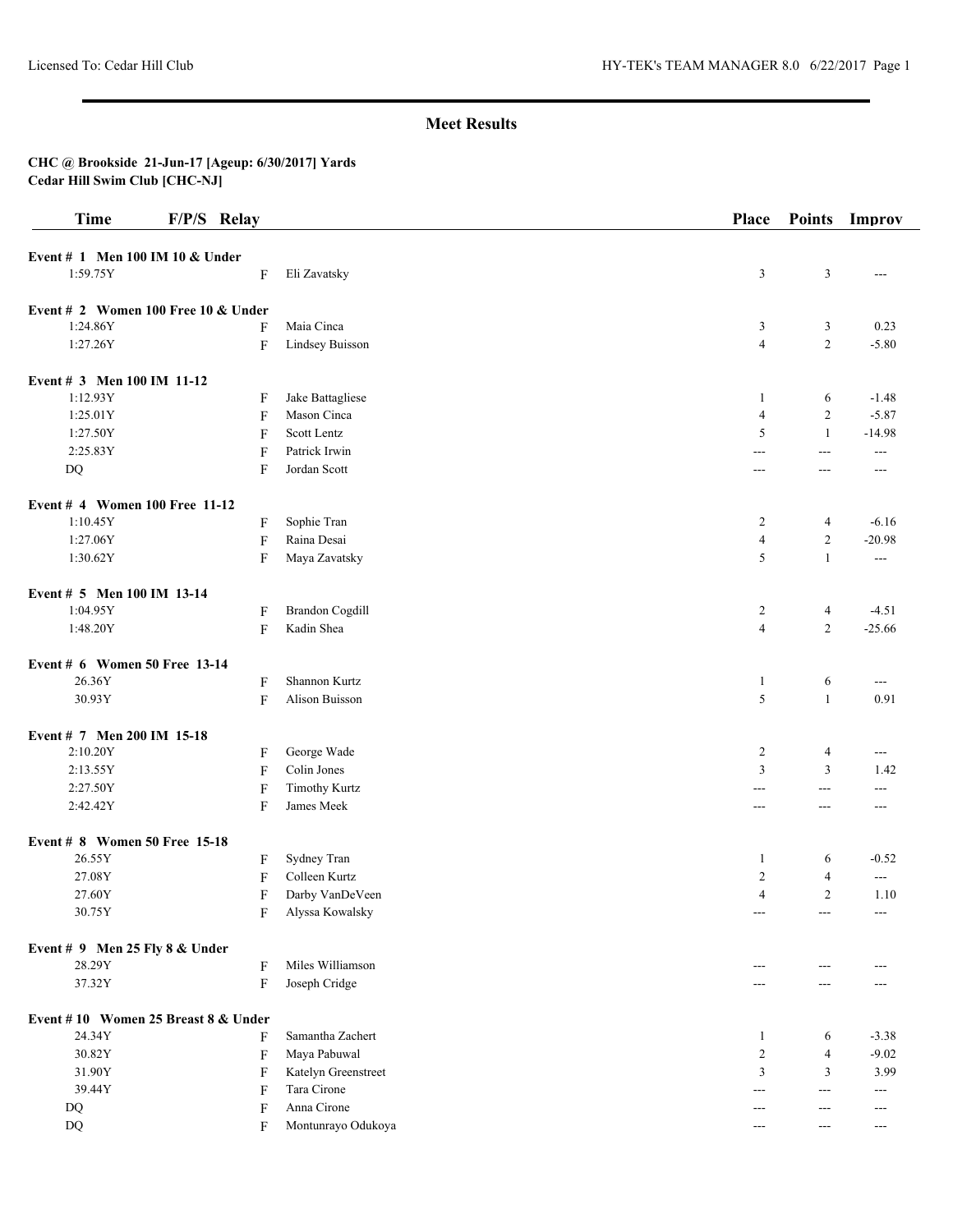| <b>Time</b>                      | F/P/S Relay               |                        | Place                 | <b>Points</b>            | Improv                   |
|----------------------------------|---------------------------|------------------------|-----------------------|--------------------------|--------------------------|
| Event #11 Men 50 Fly 9-10        |                           |                        |                       |                          |                          |
| 40.84Y                           | F                         | Steven Lentz           | 2                     | $\overline{4}$           | $-6.22$                  |
| 49.62Y                           | $\boldsymbol{\mathrm{F}}$ | Sathvik Samant         | $\overline{a}$        | $\overline{a}$           | $---$                    |
| $\mathbf{D}\mathbf{Q}$           | F                         | Eli Zavatsky           | $\overline{a}$        | $\overline{a}$           | $---$                    |
| Event #12 Women 50 Breast 9-10   |                           |                        |                       |                          |                          |
| 49.15Y                           | F                         | Lindsey Buisson        | 3                     | 3                        | $-1.26$                  |
| 1:08.37Y                         | F                         | Emily Cogdill          | $\overline{4}$        | $\sqrt{2}$               | $-10.48$                 |
| 1:16.09Y                         | F                         | Helena Centolanza      | 5                     | $\mathbf{1}$             | $\overline{\phantom{a}}$ |
| Event #13 Men 50 Fly 11-12       |                           |                        |                       |                          |                          |
| 30.64Y                           | F                         | Jake Battagliese       | 1                     | 6                        | 0.27                     |
| 47.72Y                           | $\boldsymbol{\mathrm{F}}$ | Jordan Scott           | $\overline{4}$        | $\sqrt{2}$               | $\overline{a}$           |
| 48.76Y                           | F                         | Nicholas Drake         | 5                     | $\mathbf{1}$             | $-10.74$                 |
| Event #14 Women 50 Breast 11-12  |                           |                        |                       |                          |                          |
| 41.77Y                           | F                         | Sophie Tran            | 1                     | 6                        | $-1.88$                  |
| 47.25Y                           | $\boldsymbol{\mathrm{F}}$ | Sarah Odukoya          | $\mathfrak{Z}$        | $\mathfrak z$            | $\overline{a}$           |
| 48.43Y                           | F                         | Amber Shea             | 5                     | $\mathbf{1}$             | $-8.47$                  |
| Event #15 Men 100 Fly 13-14      |                           |                        |                       |                          |                          |
| 1:06.32Y                         | F                         | Ryan VanDeVeen         | $\mathbf{1}$          | 6                        | $-18.98$                 |
| 1:17.78Y                         | F                         | <b>Brandon Cogdill</b> | $\mathfrak{Z}$        | $\mathbf{1}$             | $-8.72$                  |
| Event #16 Women 100 Breast 13-14 |                           |                        |                       |                          |                          |
| 1:22.22Y                         | F                         | Alison Buisson         | 1                     | 6                        | 1.98                     |
| 1:43.22Y                         | F                         | Maya Shah              | 5                     | $\mathbf{1}$             | ---                      |
| Event #17 Men 100 Fly 15-18      |                           |                        |                       |                          |                          |
| 59.15Y                           | F                         | Christopher Gillooly   | $\overline{4}$        | $\overline{c}$           | ---                      |
| 1:01.03Y                         | F                         | Colin Jones            | 5                     | $\mathbf{1}$             | 2.12                     |
| 1:06.82Y                         | $\boldsymbol{\mathrm{F}}$ | <b>Timothy Kurtz</b>   | ---                   | $--$                     | ---                      |
| 1:17.82Y                         | F                         | Harrison Meek          | $---$                 | $---$                    | $---$                    |
| Event #18 Women 100 Breast 15-18 |                           |                        |                       |                          |                          |
| 1:14.84Y                         | F                         | Sydney Tran            | $\mathbf{1}$          | 6                        | 4.66                     |
| 1:20.23Y                         | F                         | Lauren Tran            | $\overline{2}$        | $\overline{4}$           | 2.34                     |
| 1:22.23Y                         | $\, {\bf F}$              | Katelyn Battagliese    | 4                     | $\overline{c}$           | 1.23                     |
| 1:30.11Y                         | F                         | <b>Emily Buisson</b>   | $---$                 | $\scriptstyle \cdots$    | 7.26                     |
| Event #19 Men 25 Free 8 & Under  |                           |                        |                       |                          |                          |
| 31.45Y                           | F                         | Conor Albert           | 3                     | 3                        | $-8.98$                  |
| 33.41Y                           | F                         | Gabe Meta              | $\overline{4}$        | $\sqrt{2}$               | $-1.75$                  |
| 35.77Y                           | F                         | Joseph Cridge          | $\scriptstyle \cdots$ | $\overline{\phantom{a}}$ | $-2.67$                  |
| 38.28Y                           | F                         | John Greenstreet       | $\scriptstyle \cdots$ | $\scriptstyle \cdots$    | $-0.15$                  |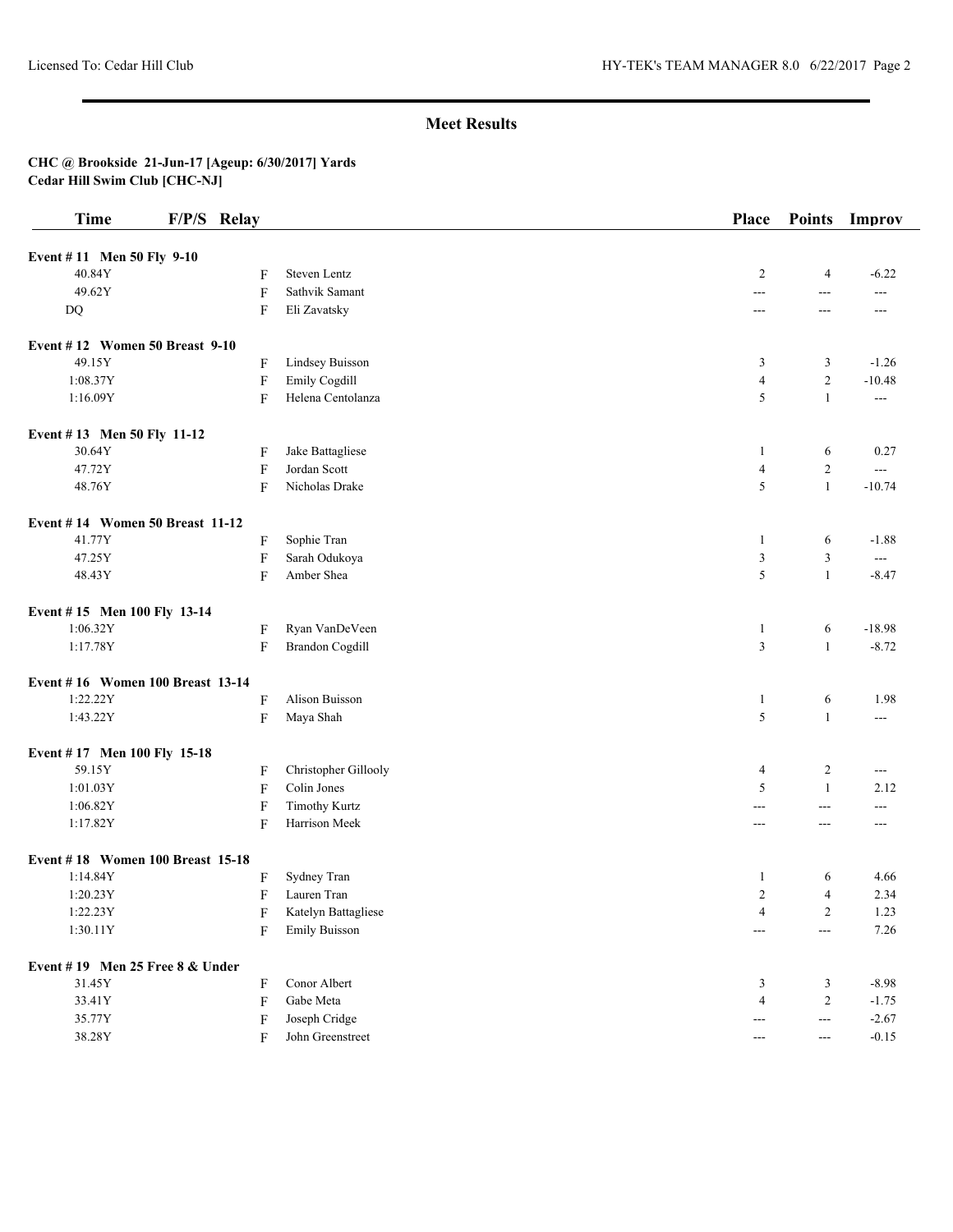| <b>Time</b>                       | F/P/S Relay               |                      | Place                   | <b>Points</b>  | Improv         |
|-----------------------------------|---------------------------|----------------------|-------------------------|----------------|----------------|
| Event #20 Women 25 Back 8 & Under |                           |                      |                         |                |                |
| 22.70Y                            | F                         | Katelyn Greenstreet  | $\mathbf{1}$            | 6              | $-1.95$        |
| 23.37Y                            | $\mathbf{F}$              | Samantha Zachert     | $\overline{c}$          | $\overline{4}$ | $-1.05$        |
| 29.29Y                            | F                         | Anna Cirone          | 3                       | 3              | $-5.35$        |
| 33.74Y                            | F                         | Montunrayo Odukoya   | ---                     | ---            | ---            |
| 49.31Y                            | F                         | Danielle Chavez      | ---                     | ---            | ---            |
| 1:02.62Y                          | F                         | Reese Van Beveren    | ---                     | ---            | $---$          |
| 1:06.98Y                          | F                         | Brynn Van Beveren    | ---                     | ---            | $-6.94$        |
| Event #21 Men 50 Free 9-10        |                           |                      |                         |                |                |
| 38.37Y                            | F                         | <b>Steven Lentz</b>  | 3                       | 3              | $-1.97$        |
| 44.00Y                            | F                         | Sathvik Samant       | $\overline{\mathbf{4}}$ | $\overline{c}$ | $-5.56$        |
| Event #22 Women 50 Back 9-10      |                           |                      |                         |                |                |
| 42.42Y                            | F                         | Maia Cinca           | $\overline{\mathbf{c}}$ | 4              | $-1.75$        |
| 55.28Y                            | F                         | Helena Centolanza    | $\overline{\mathbf{4}}$ | $\overline{c}$ | $\overline{a}$ |
| Event #23 Men 50 Free 11-12       |                           |                      |                         |                |                |
| 33.67Y                            | F                         | Mason Cinca          | 2                       | 4              | $-0.69$        |
| 35.78Y                            | F                         | Scott Lentz          | 4                       | $\overline{c}$ | $-1.54$        |
| 36.25Y                            | F                         | Nicholas Drake       | 5                       | -1             | $-2.17$        |
| 1:00.27Y                          | F                         | Patrick Irwin        | ---                     | $\overline{a}$ | 4.64           |
| 1:02.34Y                          | F                         | Kaysan Shea          | ---                     | ---            | $-9.72$        |
| 1:03.81Y                          | $\boldsymbol{\mathrm{F}}$ | Aj Van Beveren       | ---                     | ---            | $-18.31$       |
| 1:34.70Y                          | F                         | James Chavez         | ---                     | ---            | 2.86           |
| Event #24 Women 50 Back 11-12     |                           |                      |                         |                |                |
| 45.62Y                            | $\boldsymbol{\mathrm{F}}$ | Raina Desai          | 2                       | 4              | $-4.13$        |
| 47.58Y                            | $\mathbf{F}$              | Amber Shea           | 3                       | 3              | ---            |
| 49.60Y                            | F                         | Maya Zavatsky        | 4                       | $\overline{2}$ | ---            |
| 56.35Y                            | $\boldsymbol{\mathrm{F}}$ | Sarah Odukoya        | ---                     | ---            | ---            |
| 1:00.33Y                          | F                         | Emily Chavez         | ---                     | ---            | $-4.27$        |
| Event #25 Men 100 Free 13-14      |                           |                      |                         |                |                |
| 54.86Y                            | F                         | Ryan VanDeVeen       | $\mathbf{1}$            | 6              | 0.22           |
| 1:45.45Y                          | F                         | Kadin Shea           | 4                       | $\overline{c}$ | $-5.11$        |
| Event #26 Women 100 Back 13-14    |                           |                      |                         |                |                |
| 1:04.84Y                          | F                         | Shannon Kurtz        | $\mathbf{1}$            | 6              |                |
| 1:54.99Y                          | F                         | Maya Shah            | 5                       | $\mathbf{1}$   |                |
| Event #27 Men 100 Free 15-18      |                           |                      |                         |                |                |
| 52.03Y                            | F                         | Christopher Gillooly | 2                       | 4              | ---            |
| 54.14Y                            | $\rm F$                   | George Wade          | 5                       | $\mathbf{1}$   | ---            |
| 1:02.08Y                          | F                         | Harrison Meek        | ---                     | $--$           | ---            |
| 1:08.84Y                          | F                         | James Meek           | ---                     | ---            | ---            |